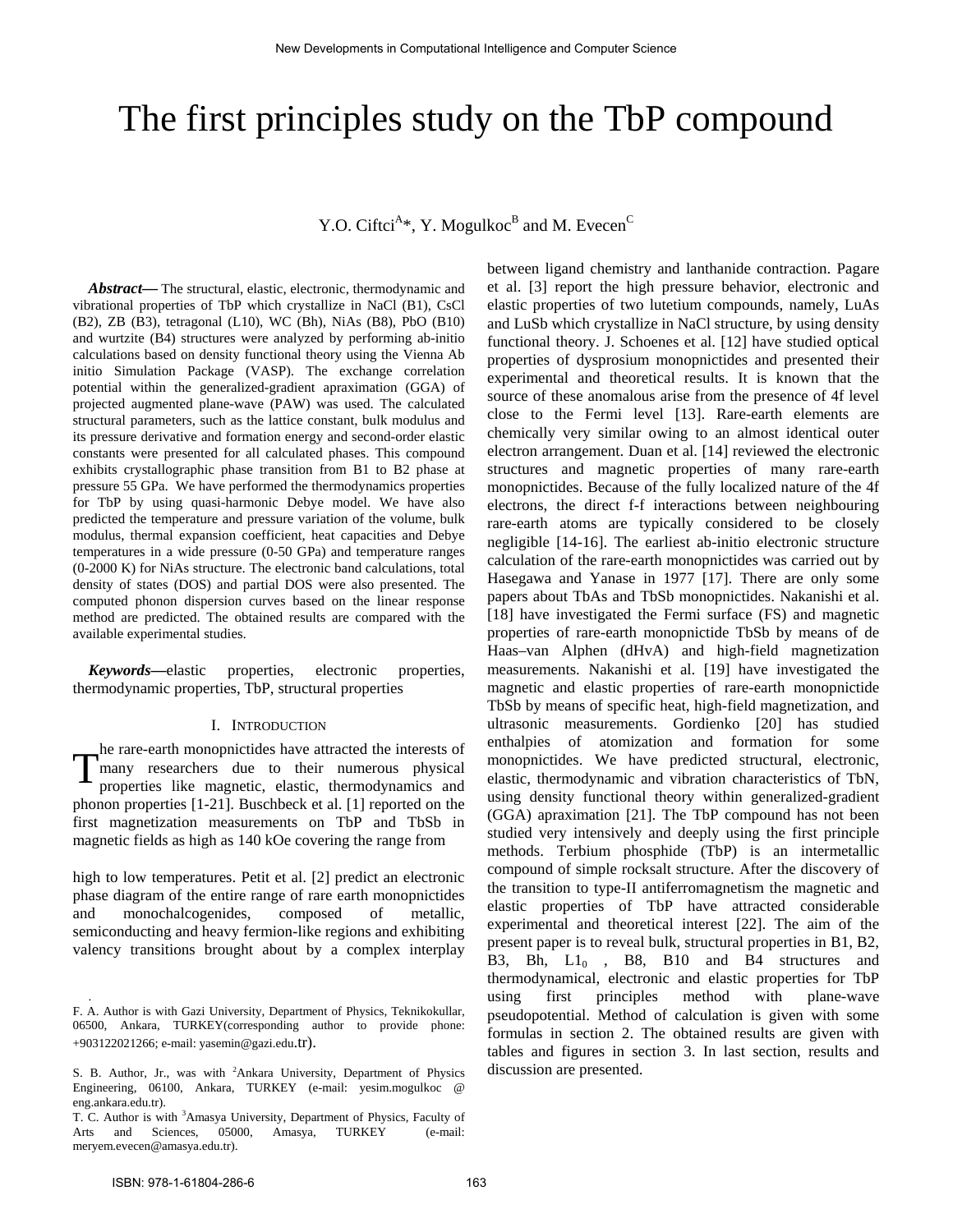## II. METHOD OF CALCULATION

In the present work, all the calculations have been carried out using the VASP [23-25] based on the density functional theory (DFT). The electron-ion interaction was considered in the form of the projector-augmented-wave (PAW) method [25, 26] with plane wave up to an energy of 500 eV for B1, B2, B3 structures,  $600 \text{ eV}$  for  $L1_0$ , B10 structures and 550 eV for Bh, B8 and B4 structures. This cut-off was found to be adequate for the structural, elastic properties as well as for the electronic structure. Any significant changes are not found in the key parameters when the energy cut-off is increased. For the exchange and correlation terms in the electron-electron interaction, Perdew and Zunger-type functional [27, 28] is used within the generalized gradient approximation (GGA) [26]. The *k*-point meshes for Brillouin zone sampling is constructed using the Monkhorst-Pack scheme [29]. The  $12x12x12$  for B1, B2 and B3 structures,  $11x11x13$  for L1<sub>0</sub> structure, *13x13x14* for Bh structure, *14x14x11* for B10 structure, *15x15x11* for B8 structure and *13x13x8* for B4 structure Monkhorst and Pack [29] grid of k-points have been used for integration in the irreducible Brillouin zone. Thus, this mesh ensures a convergence of total energy to less than  $10^{-5}$  ev/atom.

The thermodynamic properties of TbP are calculated by GIBBS program. The GIBBS code is used to investigate isothermal-isobaric thermodynamics of a compound from energy curves via quasi-harmonic Debye model [30] is used to obtain the thermodynamic properties of TbP in which the nonequilibrium Gibbs function  $G^*(V; P, T)$  takes the form of

$$
G^*(V;P,T) = E(V) + PV + A_{vib} \left[ \theta(V);T \right] \tag{1}
$$

In Eq.(1),  $E(V)$  is the total energy for per unit cell of TbP, *PV* corresponds to the constant hydrostatic pressure condition,  $\theta(V)$  the Debye temperature and  $A_{Vib}$  is the vibration term, which can be written using the Debye model of the phonon density of states as

$$
A_{\text{Vib}}(\theta, T) = nkT \left[ \frac{9\theta}{8T} + 3\ln\left(1 - e^{-\frac{\theta}{T}}\right) - D\left(\frac{\theta}{T}\right) \right]
$$
 (2)

(2)

where *n* is the number of atoms per formula unit, *D T*  $(\theta)$  $\left(\frac{r}{T}\right)$  the

Debye integral, and for an isotropic solid,  $\theta$  is expressed as [31]

$$
\theta_D = \frac{\hbar}{k} \left[ 6\pi V^{1/2} n \right]^{1/3} f(\sigma) \sqrt{\frac{B_s}{M}}
$$
\n(3)

where  $M$  is the molecular mass per unit cell and  $B<sub>S</sub>$  the adiabatic bulk modulus, which is approximated given by the static compressibility [32]:

$$
B_s \approx B(V) = V \frac{d^2 E(V)}{dV^2}
$$
\n(4)

 $f(\sigma)$  is given by Refs. [31-33] and the Poisson ratio is used as 0,2070 and *n*=4 *M*= 189.904 for TbP. Therefore, the nonequilibrium Gibbs function *G\*(V; P, T)* as a function of *(V; P, T*) can be minimized with respect to volume *V*.

$$
\left[\frac{\partial G^*(V;P,T)}{\partial V}\right]_{P,T} = 0
$$
\n(5)

By solving Eq. (5), one can obtain the thermal equation of state (EOS)  $V(P, T)$ . The heat capacity at constant volume  $C_V$ the heat capacity at constant pressure  $C_p$ , the entropy S and the thermal expansion coefficient  $\alpha$  are given [34] as follows:

$$
C_{v} = 3nk \left[ 4D\left(\frac{\theta}{T}\right) - \frac{3\theta/T}{e^{\theta/T} - 1} \right]
$$
 (6)

$$
S = nk \left[ 4D \left( \frac{\theta}{T} \right) - 3\ln(1 - e^{-\theta/T}) \right]
$$
 (7)

$$
\alpha = \frac{\gamma C_v}{B_T V} \tag{8}
$$

$$
C_p = C_v (1 + \alpha \gamma T) \tag{9}
$$

Here  $\gamma$  represent the Grüneisen parameter and it is expressed as

$$
\gamma = -\frac{d \ln \theta(\mathbf{V})}{d \ln \mathbf{V}} \tag{10}
$$

#### III. RESULTS AND DISCUSSION

## *Structural and electronic properties*

Firstly, the equilibrium lattice parameter has been computed by minimizing the crystal total energy calculated for different values of lattice constant by means of Murnaghan's equation of state (EOS) [35] as in Figure 1. In addition, from the EOS curves as shown in Figure 1, it can be seen that in the low volume region the B8 structure is energetically favorable between inversitigated eight structures.

The bulk modulus and its pressure derivative have also been calculated based on the same Murnaghan's equation of state and the results are given in Table 1 along with the experimental and other theoretical values. The calculated values of lattice parameter are 5.6960 Å in NaCl (B1) structure, 3.484 Å in CsCl (B2) structure, 6.3143 Å in ZB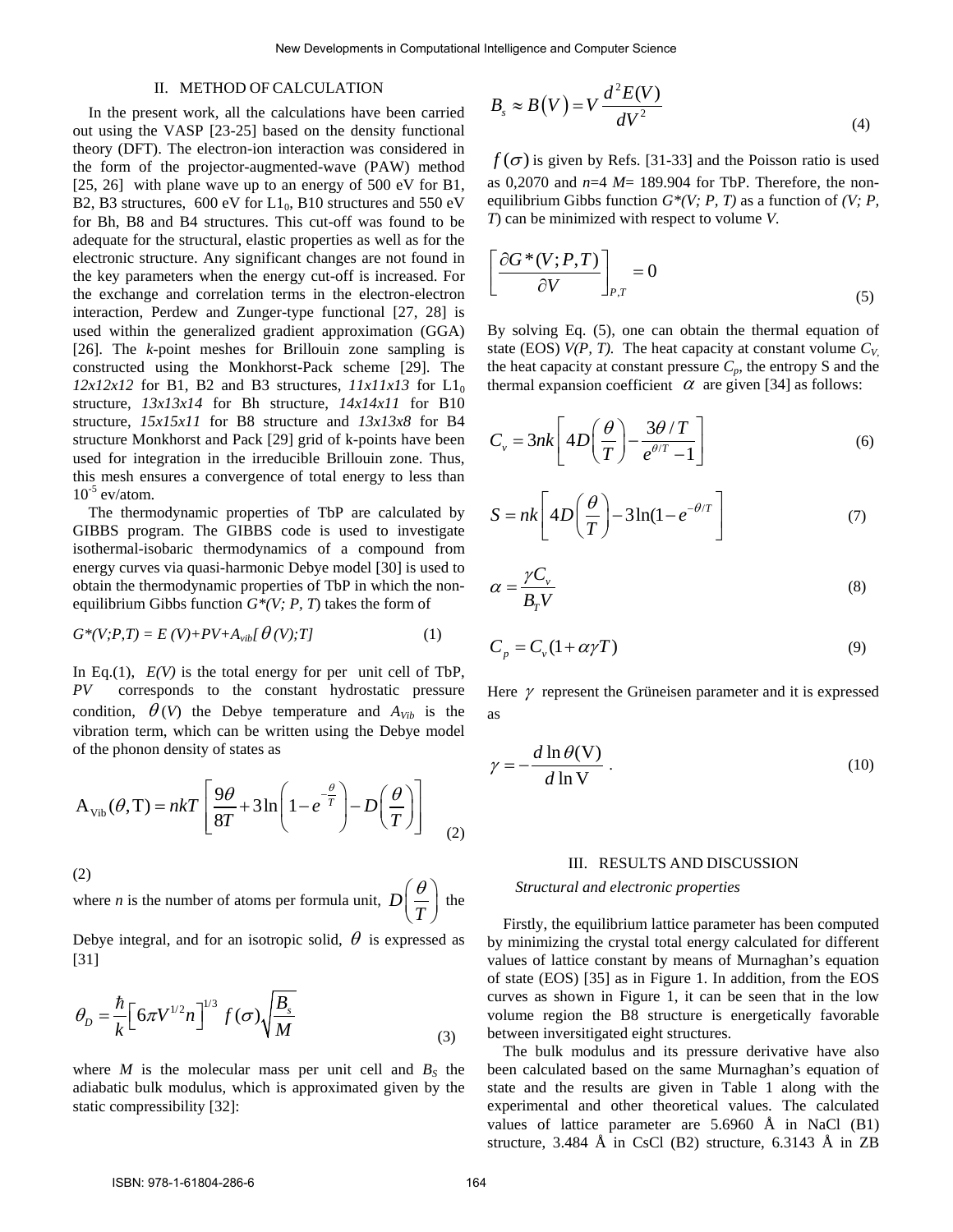(B3) structure, 4.7295 Å in tetragonal  $(L1_0)$  structure, 3.9145 Å in WC (Bh) structure,  $4.0787$  Å in NiAs (B8) structure, 5.1220 Å in PbO (B10) structure and 4.4784 Å in wurtzite (B4) structure for TbP. The NiAs (B8) structure of TbP is determined as stable phase in this study. The present values for lattice constants are also listed in Table 1 and the obtained results are quite accord with the other experimental values [36-40]. The present lattice constant in B1 structure for TbP is nearly 0.084% higher than the reference experimental values [36-40].



**Fig. 1.** Energy-volume curves for all calculated structures of TbP.

**Table1.** Calculated equilibrium lattice constants (*a0*), bulk modulus (*B)*, pressure derivatives of bulk modulus (*B'*), formation enthalpy (∆H) and other theoretical works for TbP in structures

| $\cdots$<br>Structure | Reference | a                  | $\mathbf c$ | c/a    | B(GPa)   | B'     | ΔH<br>(eV/atom) |
|-----------------------|-----------|--------------------|-------------|--------|----------|--------|-----------------|
| B1                    | Present   | 5.696              |             |        | 84.2160  | 3.8253 | 2.82451         |
|                       | Exp.      | $5.686^{\circ}$    |             |        |          |        |                 |
|                       | Exp.      | 5.600 <sup>b</sup> |             |        |          |        |                 |
|                       | Exp.      | $5.690^{\circ}$    |             |        |          |        |                 |
|                       | Exp.      | $5.690^{\rm d}$    |             |        |          |        |                 |
|                       | Exp.      | $5.688^e$          |             |        |          |        |                 |
| <b>B2</b>             | Present   | 3.484              |             |        | 82.40567 | 3.7808 | 3.92183         |
| B <sub>3</sub>        | Present   | 6.3143             |             |        | 55.11767 | 3.6574 | 3.91157         |
| Bh                    | Present   | 3.9145             | 3.5907      | 0.9173 | 76.8677  | 3.6387 | 3.48817         |
| $L1_0$                | Present   | 4.7195             | 3.7345      | 0.7913 | 4.20908  | 3.8602 | 4.05955         |
| <b>B8</b>             | Present   | 4.0787             | 6.7261      | 1.6491 | 78.0407  | 3.8147 | $-9.53615$      |
| <b>B10</b>            | Present   | 5.1220             | 3.8906      | 0.7596 | 66.8960  | 3.6272 | -7.96322        |
| B4                    | Present   | 4.4784             | 7.1905      | 1.6056 | 54.0484  | 3.6740 | $-8.44314$      |

<sup>a</sup> Ref. [36].  ${}^{b}$ Ref. [37]. <sup>c</sup> Ref. [38]. <sup>d</sup> Ref. [39]. <sup>e</sup> Ref. [40].



**Fig. 2.** Volume-pressure curves for B1 and B2 structures of TbP.

The thermodynamic stability of TbP compound in different structures can be reflected by the formation enthalpy (∆H). Negative formation enthalpy means an exothermic process, and the lower formation energy indicates the stability with respect to the decomposition to elemental constituents. The formation enthalpy can be calculated by the following expression [41]:

$$
\Delta H = (E_{top} \sum n_i E_i) / n \tag{11}
$$

where  $E_{\text{tot}}$  is the total energy of the bulk compound with  $n_i$ atoms of all *i* (Tb and P), *n* is the total number of atoms in the primitive cell, and  $E_i$  is the total energy of a pure  $\phi_i$  atom with equilibrium lattice parameters. The calculated theoretical formation enthalpies of TbP compounds are included in Table1. Unfortunately as far as it is known, there are no data available related to formation energy in the literature to compare with its. Negative formation enthalpies indicate their structural stabilities from energetic point of view. B8 structure of TbP shows the lowest value of formation enthalpy, which indicates that B8 structure of TbP has the highest structural stability which is compatible with Figure 1.

Our computational approach is based on constant-pressure static quantum mechanical calculations at  $T=0$  K, so the relative stability of different phases can be deduced from the pressure dependence of the enthalpy instead of the Gibbs free energy [42]. The pressure-volume curve is plotted for both B1 and B2 structures of TbP in Figure 2. Naturally, the cell volume decreases with increasing pressure values. The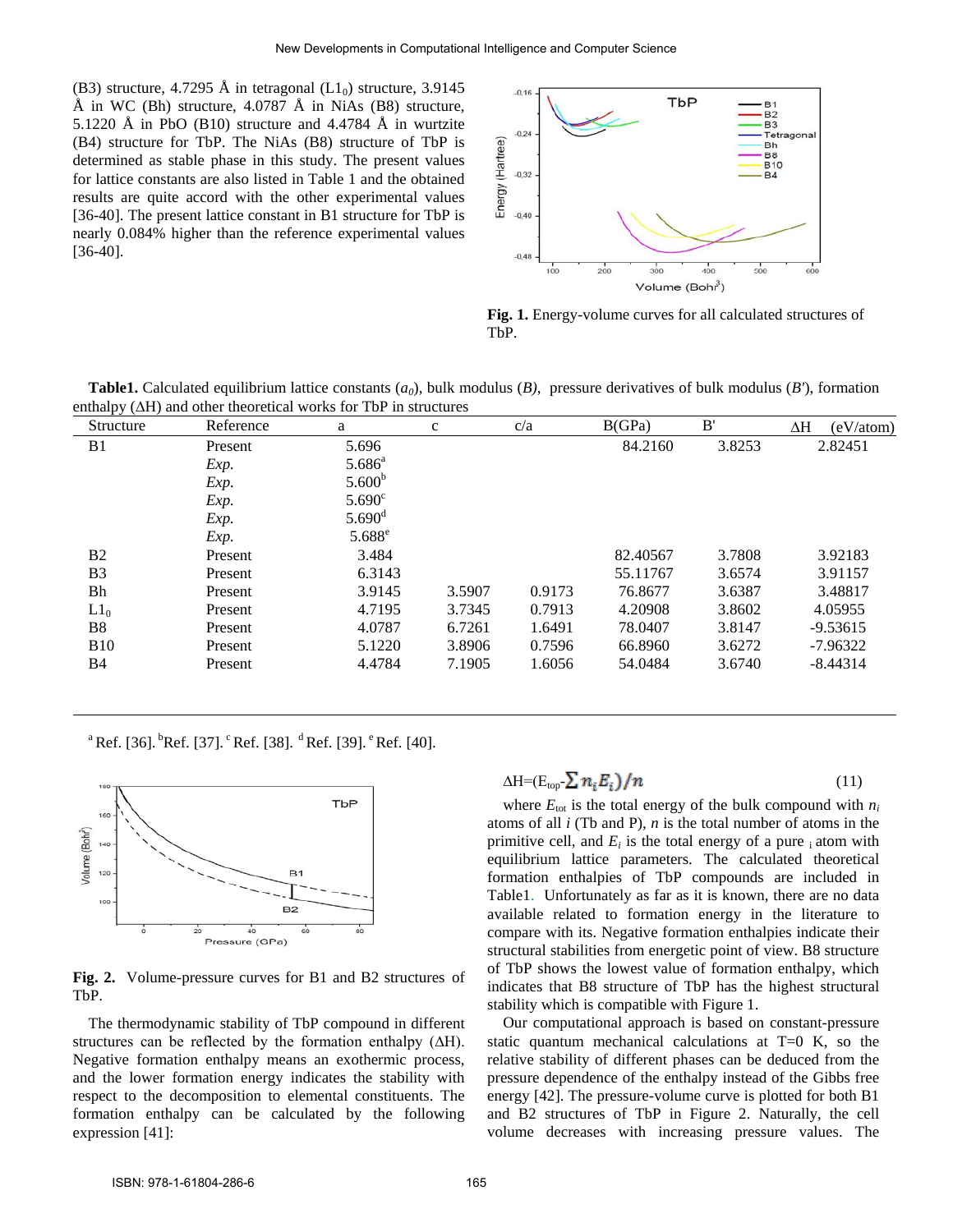discontinuity in volume takes place at the phase transition pressure. The phase transition pressures from B1 to B2 structure are found to be 55 GPa TbP.



**Fig. 3.** Enthalpy-pressure curves for B1 and B2 structures of TbP

The related enthalpy versus pressure graph is shown in Figure 3 for TbP. The transition pressure is a pressure at which  $H(p)$  curves for both structures cross. The same result is also confirmed in terms of the common tangent technique in Figure 1.

In order to understand the electronic and phase stability of TbP the energy band structure along with total electronic density of states at 0 GPa for B8 are presented in Figure 4. Fermi level is set 0eV. Our calculation shows that the B8 structure of TbP is of metallic conductivity as there is no band gap near the Fermi level and there are many bands crossing the Fermi level.



**Fig. 4.** Electronic band structure and total density of states of TbP(B8).

(a)



**Fig. 5.** Partial and total DOS of TbP(B8) at (a) 0 GPa (b)50GPa

Partial DOS figures are also presented at 0 GPa and 50 GPa for TbP in B8 structure in Figure 5. The lowest valance bands occur between about -10.5 and 5.5 eV are essentially dominated by Tb-s states. Other valance bands are essentially dominated by Tb-p, Tb-d, P-p and P-d states. In Fig. 5 (b), the lowest valance bands occur between about -11 and 12 eV are dominated by Tb-s states. Tb-d and P-d states are more robust at 50 GPa according to 0 GPa. Contribution of the P-p state at 0 GPa is more than at 50 GPa.

## *Elastic properties*

Elastic properties of materials are very important because of various fundamental solid state properties, such as Zener anisotropy factor, shear modulus, Poisson's ratio, Young modulus and so on. The elastic constants determine the response of the crystal to external forces and play a big role in determining the strength of the materials.

There are two common methods [43, 44] for obtaining the elastic constants through the ab-initio modelling of materials from their known crystal structures: an approach based on analysis of the total energy of properly strained states of the material in the volume conserving technique and an approach based on the analysis of changes in calculated stress values resulting from changes in the stress-strain technique. In this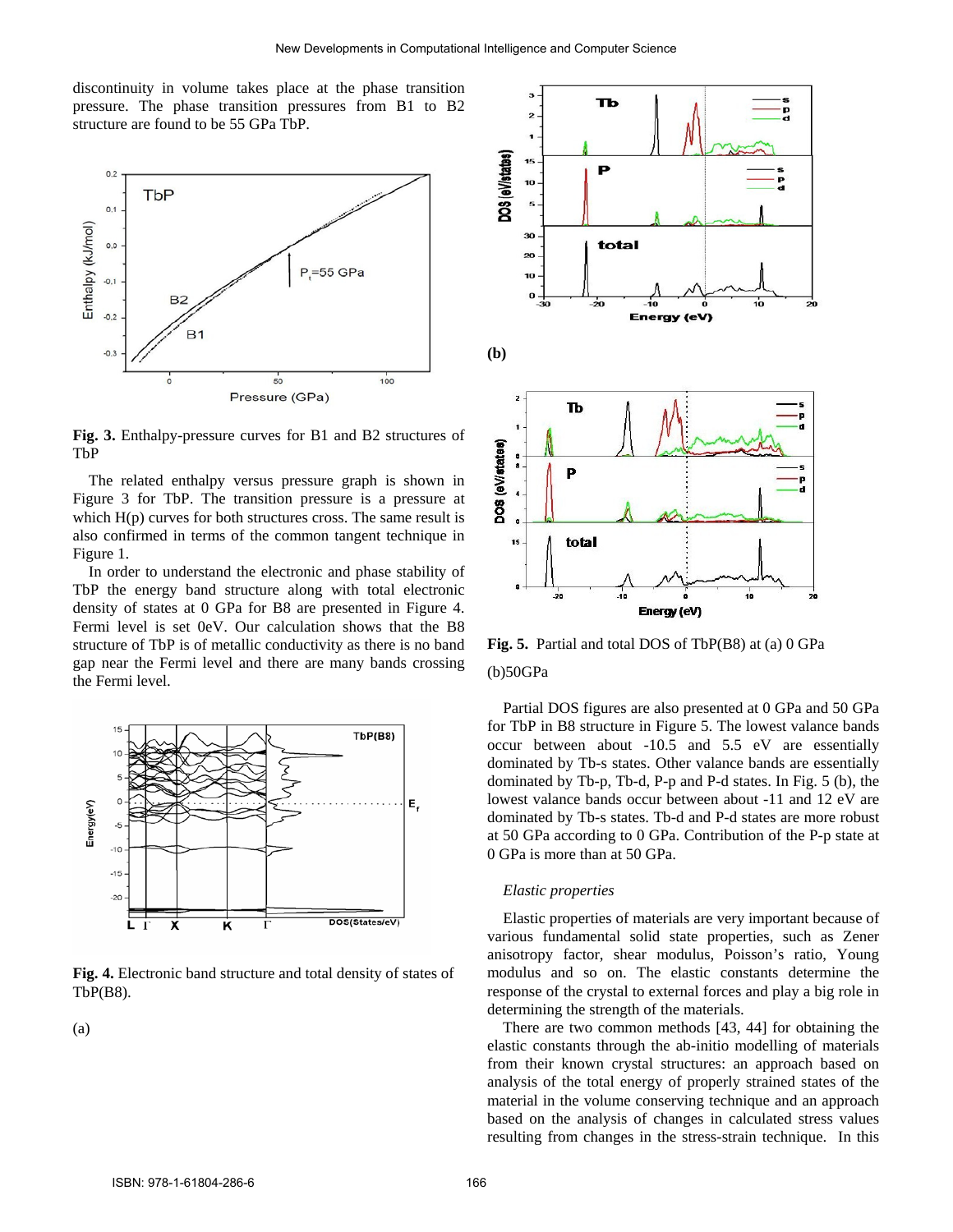work, the stress-strain technique is used for obtaining the second-order elastic constants  $(C_{ij})$ . The stress-strain technique is based on constructing a set of linear equations from stress–strain relation for several deformations of the unit cell. This set of equations represents a general form of Hook's law and can be solved with respect to the elastic constants.

$$
\sigma_i = \sum_{j=1}^{6} C_{ij} \varepsilon_j , \qquad (11)
$$

that describes the linear dependency of stress component  $\sigma_i$  (i  $= 1-6$ ) and applied strain  $\epsilon$ ; (j = 1–6) under a small deformation. Here  $C_{ij}$  are the elastic constants of the crystal whose structure has been fully relaxed under a given set of exchange–correlation potential functions and attained an equilibrium structure with a minimum total energy. In order to obtain the elastic constants, we calculate the second derivatives of the internal energy with respect to the strain tensor. The Born's stability criteria's [45] should be satisfied for the stability of lattice. The known conditions for mechanical stability of cubic crystals are:  $C_{11} > 0$ ,  $C_{11} - C_{12} > 0$ ,  $C_{44}$  $> 0$ ,  $C_{11}$ +2 $C_{12}$  $> 0$  and  $C_{12}$  $< B$  $< C_{11}$ . For hexagonal structure the mechanical stability criteria are given by  $C_{44} > 0$ ,  $C_{11} > C_{12}$ ,  $(C_{11} + 2C_{12})C_{33} > 2C_{13}^2$ . For tetragonal structure the mechanical stability criteria are C<sub>11</sub>>0, C<sub>33</sub>>0, C<sub>44</sub>>0, C<sub>66</sub>>0,  $(C_{11}-C_{12})>0$ ,  $(C_{11}+C_{33}-2C_{12})>0$  and  $2(C_{11}+C_{12})+C_{33}+4C_{13}>0$ .

| Structure      | Reference | $C_{11}$ | $C_{12}$ | $C_{44}$ | $C_{33}$ | $C_{13}$ | $C_{66}$ | Stability     |
|----------------|-----------|----------|----------|----------|----------|----------|----------|---------------|
| B1             | Present   | 211.06   | 26.81    | 45.56    |          |          |          | <b>Stable</b> |
| B <sub>2</sub> | Present   | 151.16   | 55.15    | 38.63    |          |          |          | <b>Stable</b> |
| B <sub>3</sub> | Present   | 60.54    | 54.01    | 39.78    |          |          |          | <b>Stable</b> |
| Bh             | Present   | 139.56   | 51.34    | 44.11    | 207.57   | 35.38    | 19.00    | <b>Stable</b> |
| $L1_0$         | Present   | 13.89    | 166.98   | 41.64    | 173.20   | 62.91    | 39.09    | Unstable      |
| <b>B8</b>      | Present   | 147.14   | 44.95    | 51.10    | 197.81   | 40.51    | 56.66    | <b>Stable</b> |
| <b>B10</b>     | Present   | 180.30   | 64.34    | 52.77    | 42.80    | 23.61    | 6.69     | <b>Stable</b> |
| B4             | Present   | 97.99    | 41.63    | 28.19    | 114.65   | 29.74    | 20.40    | <b>Stable</b> |

**Table 2**. The calculated elastic constants (in GPa unit) in different structures for TbP.

The calculated values of  $C_{ij}$  are given in Table 2 for TbP compound. The related mechanical stability conditions are satisfied except for  $L1_0$  structure in TbP. The  $L1_0$  structure in TbP is mechanically unstable despite the fact that all other structures in TbP are mechanically stable. For cubic structures (B1, B2 and B3)  $C_{11}$  are higher than  $C_{12}$  and  $C_{44}$  and other structures, the values of  $C_{11}$  and  $C_{33}$  are much higher than those of  $C_{12}$ ;  $C_{13}$ ;  $C_{44}$  and  $C_{66}$ , indicating TbP compound under investigation is mechanically anisotropic and the shear deformation is easier to take place than compression deformations along the principle direction a- and c-axis. To our best knowledge, no experimental and theoretical data are available in the literature to be compared with our results. Then, our results can serve as a prediction for future investigations.

The Zener anisotropy factor *A*, Poisson's ratio *υ* , and Young's modulus *Y*, which are the most interesting elastic properties for applications, are also calculated in terms of the computed using the following relations [46]:

$$
A = \frac{2C_{44}}{C_{11} - C_{12}},
$$
\n(12)

$$
U = \frac{1}{2} \left[ \frac{(B - \frac{2}{3}G)}{(B + \frac{1}{3}G)} \right],
$$
\n(13)

$$
Y = \frac{9G \ B}{G + 3B} \tag{14}
$$

where  $G=(G_V+G_R)/2$  is the isotropic shear modulus,  $G_V$  is Voigt's shear modulus corresponding to the upper bound of G values and  $G_R$  is Reuss's shear modulus corresponding to the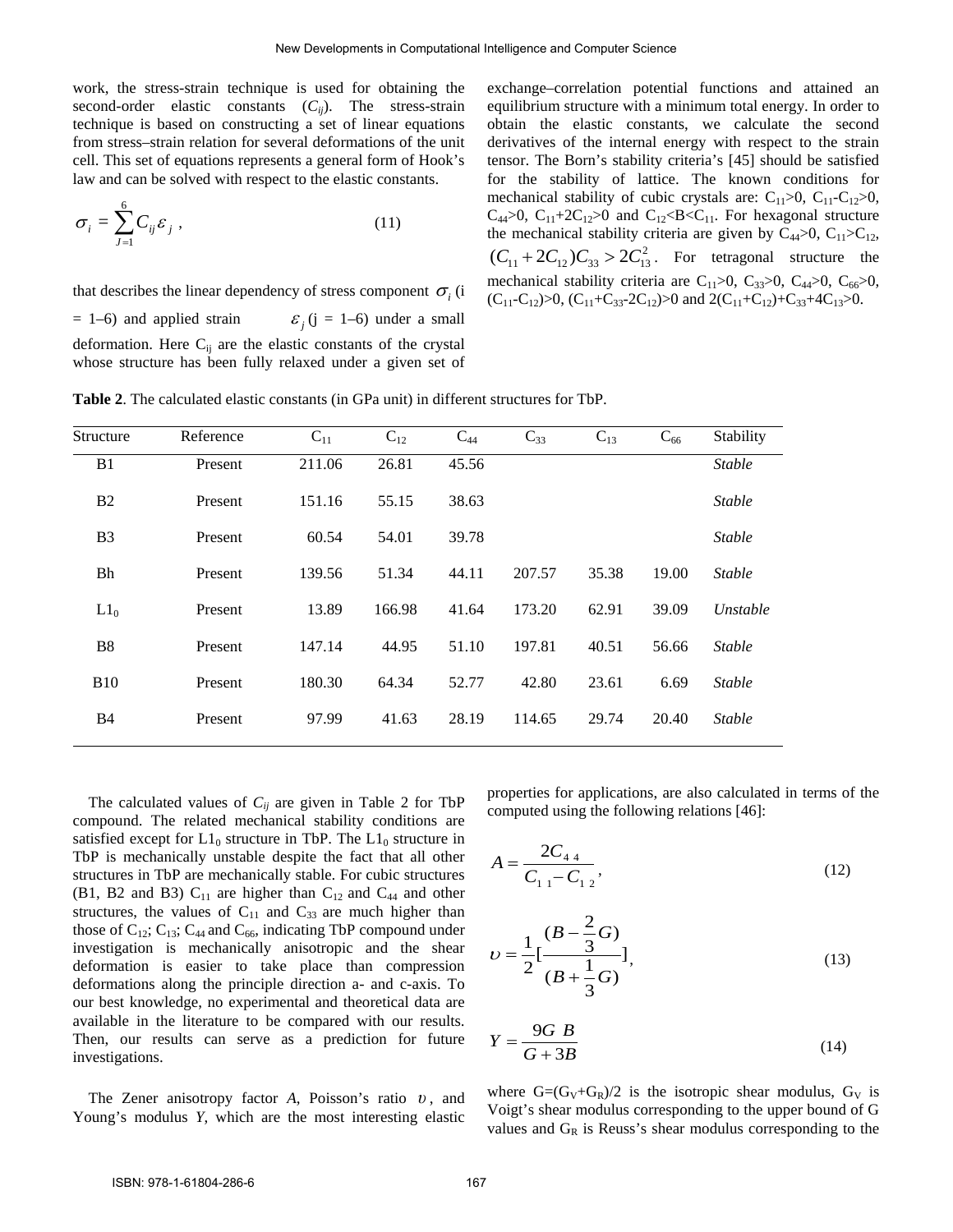lower bound of G values and can be written as  $G_V = (C_{II} - C_{II})$  $C_{12}+3C_{44}$ /5 and  $5/G_{R}=4/(C_{11}-C_{12})+3/C_{44}$ . The calculated Zener anisotropy factor (*A*), Poisson ratio ( *ν* ), Young's modulus (*Y*) and Shear modulus (C=  $(C_{11} - C_{12+2}C_{44})/4$ ) for TbP are given in Table 3 and they are close to these obtained for the similar structural symmetries.

**Table 3.** The calculated Zener anisotropy factor (*A*), Poisson's ratio ( *ν* ), Young's modulus (*Y*), shear modulus (*C'* ) for TbP in B8 phase.

| Material |        |        |       | B/G  |
|----------|--------|--------|-------|------|
|          |        | (GPa)  | (GPa) |      |
| ThP      | 0.2070 | 137.17 | 51.10 | 1.53 |

The Zener anisotropy factor (*A*) takes the value of 1 for a completely isotropic material that shows this compound is completely isotropic materials. The Poisson's ratio (ν) characterizes the stability of the crystal against shearing strin. For a typical metal, the value is supposed to be 0.33; for the ionic-covalent crystal, the value is to be between 0.2 and 0.3. We obtain 0.207 that is situated ionic-covalent crystal. The Young modulus (*Y*) which is calculated 137.17 GPa is measurement of the stiffness of the solids. B/G ratios that are roughly as a measurement of brittlement or ductility are also given in Table 3. Providing that the critical value is 1.75 and/or more than this value, the material is regarded as ductile. [47-49]. TbP in B8 structure indicates britttle behavior due to the fact that the present value of B/G is 1.53. As seen form table 3, the values of B/G ratio for TbP compound ise smaller than the critical value, thus this compounds in B8 structure may be classified as brittle material. Mechanical properties such as ductility and brittleness of semiconductor materials are very important for their technological applications.

#### *Thermodynamic properties*

Thermodynamic properties are determined in the temperature range 0-2000 K and the pressure range 0-50 GPa for B8 structure of TbP. The calculations based on the first principles methods demonstrate that quasi-harmonic approximation provides a reasonable description of the dynamic properties of many bulk materials below the melting point [50-54]. The melting point of TbP is calculated to be 1422±300 K. Hence, for decreasing the probable influence of anharmonicity, where the quasi-harmonic model remains fully valid. The Debye temperature  $(\theta_D)$  is known as an important fundamental parameter closely related to many physical properties such as specific heat and melting temperature. At low temperatures the vibrational excitations arise solely from acoustic vibrations. Hence, at low temperatures the Debye temperature calculated from elastic constants is the same as that determined from specific heat measurements. We have calculated the Debye temperature,  $\theta_D$ , from the elastic constants using the average sound velocity,  $v_m$ , by the following common relation given [55]

$$
\theta_D = \frac{h}{k} \left[ \frac{3n}{4\pi} \left( \frac{N_A \rho}{M} \right) \right]^{1/3} \nu_m \tag{15}
$$

where  $\hbar$  is Planck's constants, *k* is Boltzmann's constants,  $N_A$ Avogadro's number, n is the number of atoms per formula unit, *M* is the molecular mass per formula unit,  $\rho = M/V$ ) is the density, and  $v_m$  is obtained from

$$
v_m = \left[\frac{1}{3}\left(\frac{2}{v_i^3} + \frac{1}{v_i^3}\right)\right]^{-\frac{1}{3}}
$$
(16)

where  $v_l$  and  $v_t$ , are the longitudinal and transverse elastic wave velocities, respectively, which are obtained from Navier's equations [56]:

$$
v_t = \sqrt{\frac{3B + 4G}{3\rho}}
$$
\n(17)

and

$$
v_t = \sqrt{\frac{G}{\rho}} \,. \tag{18}
$$

**Table 4.** The longitudinal  $(v_i)$ , transverse  $(v_i)$ , average  $(v_m)$ elastic wave velocities, Debye temperature  $(\theta_D)$  and melting temperature  $(T_m)$  for TbP(B8).

|            | Mater. $v_1(m/s)$ $v_1(m/s)$ $v_m(m/s)$ $\theta_D(K)$ $T_m(K)$ |        |        |                             |
|------------|----------------------------------------------------------------|--------|--------|-----------------------------|
| <b>ThP</b> | 6873.4                                                         | 4177.8 | 4615.7 | $377.0$ $1422.6 \pm$<br>300 |

The calculated longitudinal, transverse and average elastic wave velocities, Debye temperature and melting temperature for TbP are given in Table 4. No other theoretical or experimental values are exist for comparison with these present values.



**Fig. 6.** The normalized volume-pressure curves for B8 structure of TbP at different temperatures

The relationship between normalized volume and pressure at different temperature is shown in Figure 6 for TbP. It can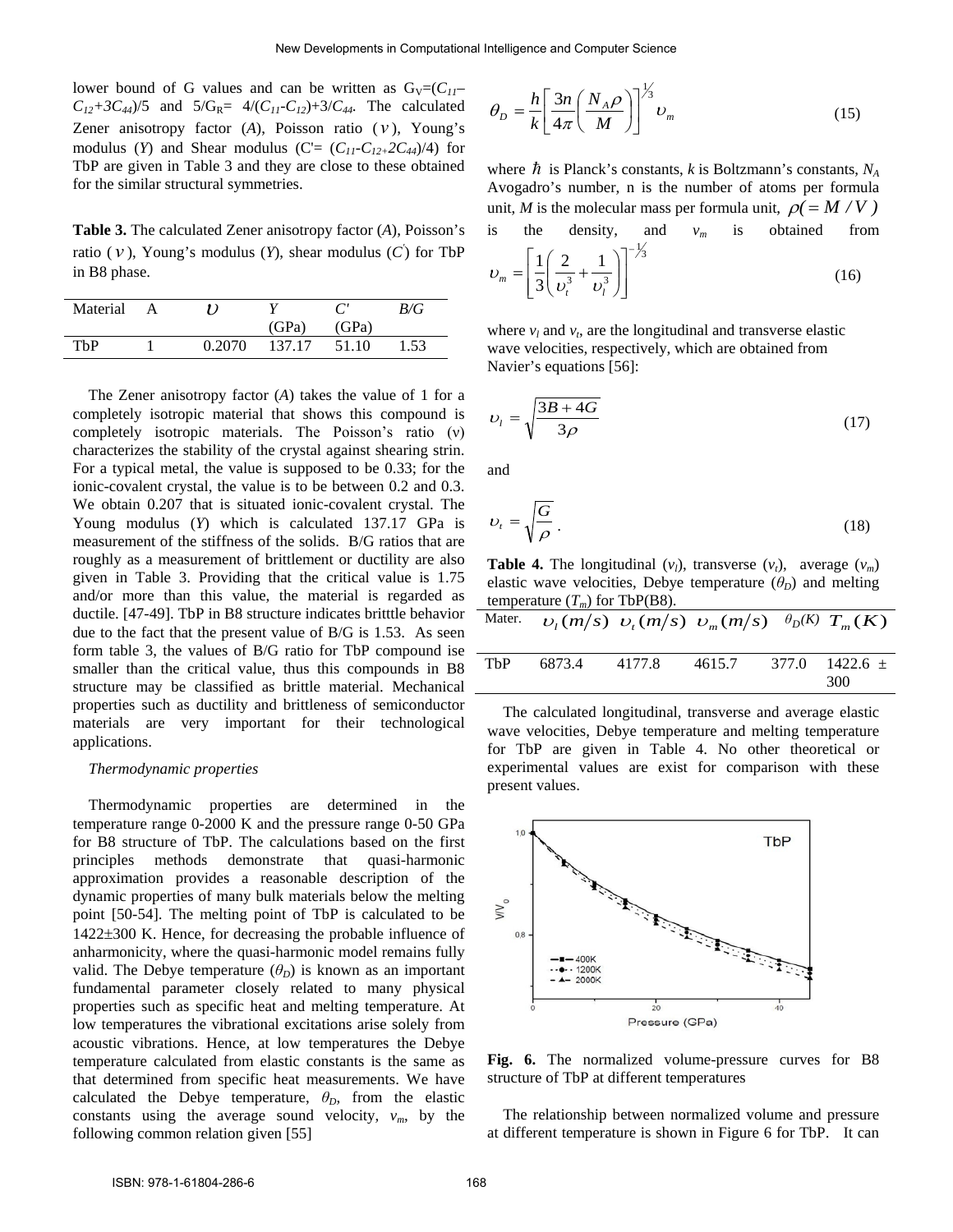be seen that when the pressure increases from 0 GPa to 50 GPa the volume decreases. The reason of this changing can be attributed to the atoms in the interlayer become closer, and their interactions become stronger.



**Figure 7. (a)** The variations of bulk modulus with temperature for B8 structure of TbP.

 **(b)** The variations of bulk modulus with pressure for B8 structure of TbP.

The variations of bulk modulus, B, with temperatures and pressures are presented in Fig. 7 for B8 structure. It can be easily seen that B decreases as temperature increases in Figure 7 (a). Because cell volume changes rapidly as temperature increases. Relations of bulk modulus and temperature polynomial curves are third-order fitted and performed for stable structure TbP(B8). Relation is given as below at 0 GPa for TbP.

 $B = 82.65455 - 6.06 \times 10^{-3} T - 1.75699 \times 10^{-6} T^2 + 4.23951 \times$  $10^{-10}$  T<sup>3</sup>

The relationship between bulk modulus and pressure at different temperatures (400, 1200 and 2000K) is shown in Figure 7(b) for TbP. It can be seen that bulk modulus decreases with the temperature at a given pressure and increases with pressure at a given temperature. It shows that the effect of increasing pressure on TbP is the same as decreasing its temperature.



Figure 8.(a) The thermal expansion coefficient versus pressure at different temperatures for TbP in B8 structure.

 **(b)** The thermal expansion coefficient versus temperature at different pressures for TbP in B8 structure.

The variations of the thermal expansion coefficient ( $\alpha$ ) with pressure and temperature are shown in Figure 8 for TbP. At different temperatures, thermal expansion coefficient decreases nonlinearly at lower pressure and decreases almost linearly at higher pressure values in Fig. 8(a). The thermal expansion coefficient increases at lower temperatures and gradually approaches linear increases at higher temperatures, while the thermal expansion coefficient decreases with pressure in Fig. 8(b).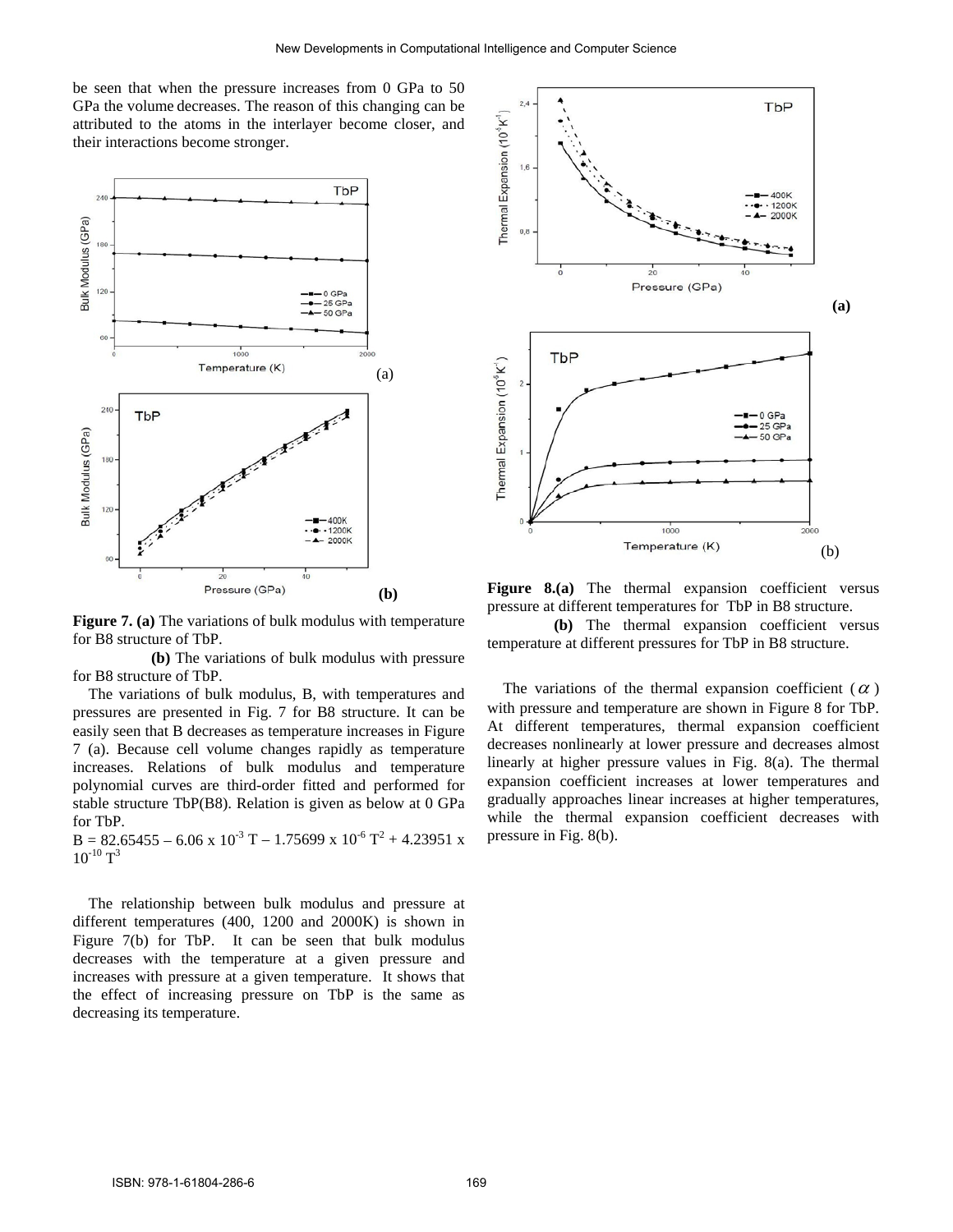

**Fig. 9.** The variation of  $C_v$  with temperature at different pressures for TbP.

The variations of the temperature dependence of the heat capacity at constant volume,  $C_V$ , at different pressures, presented in Figure 9 for TbP follows the Debye Law that is at low temperatures (T<250 K),  $C_V$  is proportional to T<sup>3</sup> and high temperatures (T>500 K) the heat capacity  $C_V$  is very close to Dulong-Petit limit.

#### *Phonon Dispersion Curves*

The phonon dispersion curves and phonon density of states for B8 structure of TbP are calculated by using the PHONOPY program [57] using the interatomic force constants obtained from VASP [23-25] which is use linear response method within the density functional perturbation theory (DFPT) [58- 60]. The Phonopy program which is based on real space supercell calculates phonon frequencies from force constants. The obtained phonon dispersion curves and the corresponding one-phonon DOS for TbP along the high symmetry directions using a 2x2x2 cubic supercell of 32 atoms are illustrated in Fig. 10. The absence of the soft modes in the phonon dispersion curves confirms the dynamical stability of TbP. To our knowledge there are no experimental and other theoretical works exploring the lattice dynamics of this compound for comparison with the present data; hence our work is a first attempt in this direction. Owing to the mass difference between Tb and P atom the no band gap takes place between acoustic and optical regions. On the right side of phonon curves in Fig. 10, the corresponding total density of phonon states for this compound is shown.



**Fig. 10**. The calculated phonon dispersions and density of states for TbP in B8 structure.

#### IV. SUMMARY AND CONCLUSION

In our detailed work, we have investigated the structural, elastic, electronic and thermodynamic and vibrational properties properties of TbP in different structures using abinitio plane wave pseudopotentials density functional theory (DFT). The lattice parameters are calculated and found good agreement with other experimental values for B1 structure. On the basis of using common tangent method, we have found that phase transition from B1 to B2 phase occurs at about 55 GPa for TbP. Electronic calculations are presented with band stuructures, total density of states and partial DOS. The electronic properties are performed both at 0 GPa and 50 GPa pressure values. The zero pressure second order elastic constants and their related quantities such as bulk modulus, shear modulus, Young's modulus, Zener anisotropy factor, Poisson ratio and B/G ratios are investigated and decided to brittle/ductile behavior for this compound which shows brittle behavior. The quasi-harmonic Debye model is successfully used for thermodynamic properties calculations in the wide range temperature and pressure values. The longitudinal, transverse, average elastic wave velocities, Debye temperatures and melting points for TbP in B8 structure are calculated and given in related tables. The absence of the soft modes in the phonon dispersion curves confirms the dynamical stability of TbP. To the best of our knowledge, our calculations are the first theoretical prediction on the thermodynamic

### ACKNOWLEDGMENT

Acknowledgments Authors want to express their great acknowledges to the scientific research unit of Amasya University for the financial support to this study with Grant Number of FMB-BAP-13-059.

#### **REFERENCES**

[1] A. Buschbeck, G.H. Chojnowski, J. Kötzler, R. Sonder and G. Thummes, "Field-dependent phase transitions and magnetization of the type II- antiferromagnets TbP and TbSb", Journal of Magnetism and Magnetic Materials, vol. 69, Oct. 1987, pp. 171–182.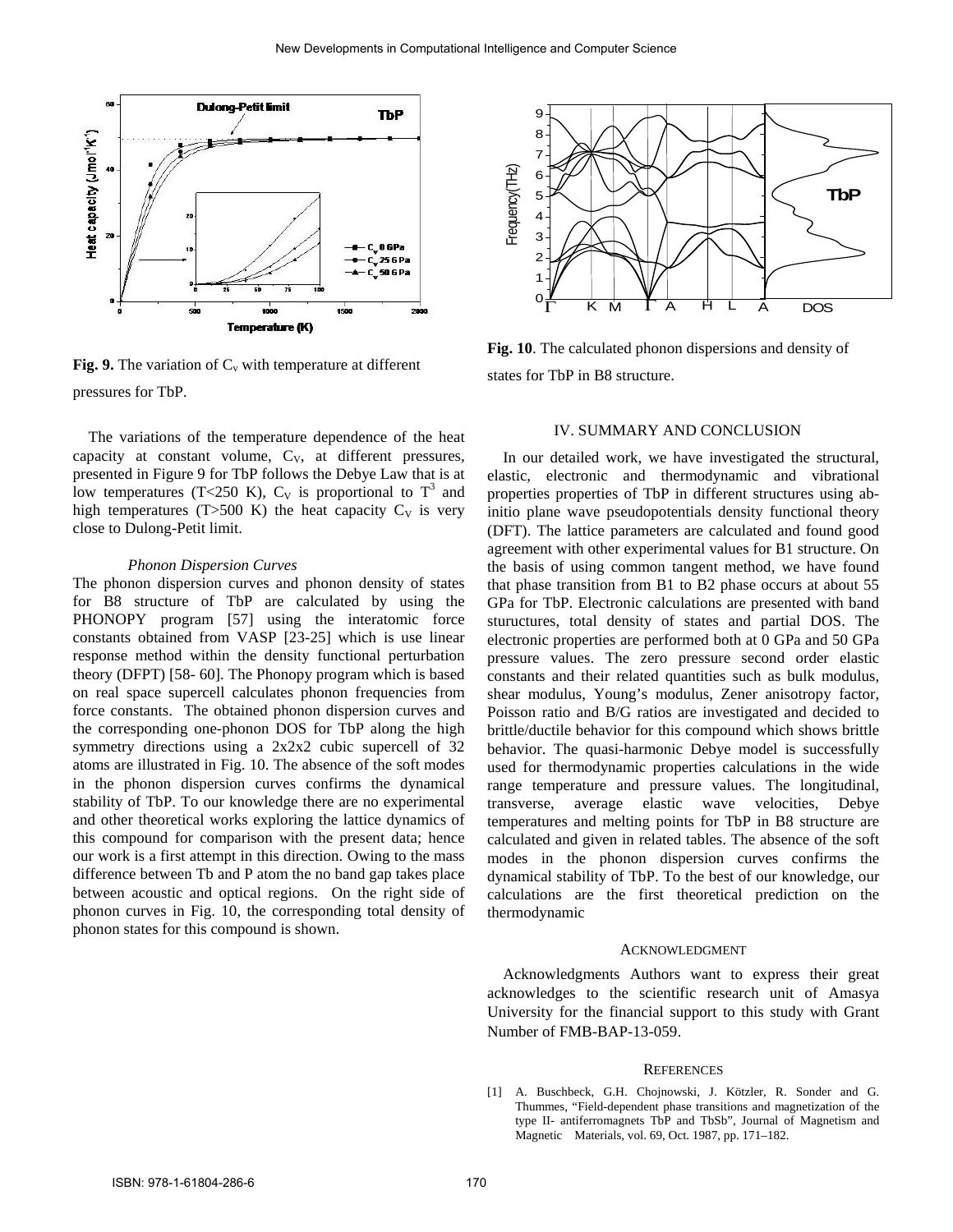- [2] L. Petit, R. Tyer, Z. Szotek, W.M. Temmerman and A. Svane, "Rare earth monopnictides and monochalcogenides from first principles: towards an electronic phase diagram of strongly correlated materials" New J. Phys. vol. 12, Nov. 2010 113041 (20pp).
- [3] G. Pagare, S.S. Chouhan, P. Soni, S.P. Sanyal, M. Rajagopalan, "First principles study of structural, electronic and elastic properties of lutatium mono-pnictides" Comp. Maters. Sci. vol. 50, Dec. 2010 538- 544.
- [4] G. Bruzzone, A.F. Ruggiero, "The equilibrium diagram of the calciumindium system" J. Less-Common Met. Vol. 7 Nov. 1964, 368–372.
- [5] G. Bruzzone, "Sui sistemi binari Sr− Tl, Ba− Tl e Ca− Tl." Annali di Chimica, Rome vol. 56 1966, 1306–1319.
- [6] J.D. Marcoll, P.C. Schmidt, A. Weiss, Z. Naturforsch, "X-Ray investigations of intermetallics phases CaCd1-XTlX and CaIn1-XTlX and knight-shift measurements of Tl-205-NMR and Cd-113-NMR in system CaCd1-XTlX." Zeitschrift Fur Naturforschung Section AA J. Phys. Scienc. vol. 3, 1974, 473–476.
- [7] J. Rosat-Mignod, J.M. Effantin, P. Burlet, T. Chattopadhyay, L.P. Regnault, H. Bartholin, C. Vettier, "0. Vogt, D. Ravot and JC Achard.", J. Magn. Magn. Mater. vol. 52, 1985, 111.
- [8] T. Chattopadhyay, P. Burlet, J. Rosat-Mignod, H. Bartholin, C. Vettier, and O. Vogt, "High-pressure neutron and magnetization investigations of the magnetic ordering in CeSb" Phys. Rev. B vol. 49, Jun. 1994, 15096.
- [9] R. Pittini, J. Schoenes, O. Vogt, and P. Wachter, "Discovery of 90 degree Magneto-optical Polar Kerr Rotation in CeSb" Phys. Rev. Lett. vol.77, Jul. 1996, 944.
- [10] R. Pittini, J. Schoenes, F. Hulliger, and P. Wachter, "Periodicity of the Spin Structure Observed in the Optical Response of CeBi Single Crystals" Phys. Rev. Lett. vol. 76, Apr. 1996, 3428.
- [11] O. Vogt and K. Mattenberger, "The extraordinary case of CeSb" Physica B: Cond. Matt. vol. 215, Oct. 1995, 22-26.
- [12] J. Schoenes, P. Repond, F. Hulliger, D.B. Ghosh, S.K. De, J. Kunes, P.M. Oppeneer, "Experimental and theoretical investigation of optical properties of dysprosium monopnictides" Phys. Rev. B vol. 68, Aug. 2003, 085102.
- [13] E. Zintl, C. Brauer, Z. Phys. Chem., Abt. B vol. 20 1933, 245–271.
- [14] Chun-Gang Duan, R.F. Sabirianov, W.N. Mei, P.A. Dowben, S.S. Jaswall and E.Y. Tsymbal, "Electronic, magnetic and transport properties of rare-earth monopnictides" Journal of Physics: Condensed Matter vol.19, Jul. 2007, 315220.
- [15] E. Zintl, S. Neumayr, "Gitterstruktur des Indiums. (7. Mitteilung über Metalle und Legierungen)"Z. Elektrochem. vol. 39, Febr. 1933, 81-84.
- [16] B.D. Cullity, Introduction to Magnetic Materials, , in: M. Cohen Ed., Addison-Wesley Publishing, Reading, Mas- Ž . sachusetts, 1972, p. 178.
- [17] A. Hasegawa and A. Yanase, "Energy Band Structures of Gd-Pnictides" J. Phys. Soc. Japan, vol. 42, 1977, 492-498.
- [18] Y. Nakanishi, T. Sakon, M. Motokawa, T. Suzuki, "De Haas–van Alphen study of the spin splitting of the Fermi surface in TbSb" Phys. Rev. B vol. 69, Jun. 2004, 024412-6.
- [19] Y. Nakanishi, T. Sakon, M. Motokawa, T. Suzuki, M. Yoshizawa, "Elastic properties and phase diagram of the rare-earth monopnictide TbSb" Phys. Rev. B vol. 69, Oct. 2003, 144427-6.
- [20] S.P. Gordienko, "Reaction of Titanium with Boron Nitride under Self-Propagating High-Temperature Synthesis Conditions" Powder Metallurgy and Metal Ceramics, vol. 40, Jan. 2001, 58-60.
- [21] Y.O. Ciftci, M. Ozayman, G. Surucu , K. Colakoglu, E. Deligoz, "Structural, electronic, elastic, thermodynamic and vibration properties of TbN compound from first principles calculations" Solid State Sciences vol.14, Mar. 2012, 401-408.
- [22] J. Kötzler, G. Raffius, A. Loidl and C.M.E. Zeyen, "Singlet-groundstate magnetism in TbP" Z. Physik, B vol. 35, May. 1979, 125-132.
- [23] G. Kresse and J. Hafner, "Ab. initio molecular dynamics for liquid metals" Phys. Rev. B vol. 47, Jan. 1993, 558-561.
- [24] G. Kresse and J. Furthmauller, "Efficient iterative schemes for ab initio total-energy calculations using a plane-wave basis set" Phys. Rev. B vol. 54, Oct. 1996, 11169-11186.
- [25] G. Kresse and D. Joubert, "From ultrasoft pseudopotentials to the projector augmented-wave method" Phys. Rev. B vopl. 59, Jan. 1999, 1758-1775.
- [26] P.E. Blochl, "Projector augmented-wave method" Phys. Rev. B vol. 50, Dec. 1994, 17953-17979.
- [27] J.P. Perdew and A. Zunger, "Self-interaction correction to densityfunctional approximations for many-electron systems" Phys. Rev. B vol. 23, May. 1981, 5048-5079.
- [28] J.P. Perdew, J.A. Chevary, S.H. Vosko, K.A .Jackson, M.R. Pederson, D.J. Singh and C. Fiolhais, "Atoms, molecules, solids, and surfaces: Applications of the generalized gradient approximation for exchange and correlation" Phys. Rev. B vol. 46, Sep. 1992, 6671-6687.
- [29] H.J. Monkhorst and J.D. Pack, "Special points for Brillonin-zone integrations" Phys. Rev. B, vol. 13, Jun. 1976 5188-5192.
- [30] M.A. Blanco, E. Francisco, V. Lunana, "GIBBS: isothermal-isobaric thermodynamics of solids from energy curves using a quasi-harmonic Debye model" Comput. Phys. Commun. vol. 158, Marc. 2004, 57-72.
- [31] M.A. Blanco, A.M. Pendàs, E. Francisco, J.M. Recio, R. Franko, "Thermodynamical properties of solids from microscopic theory: applications to  $MgF_2$  and  $Al_2O_3$ " J.Mol. Struct. (Theochem) vol. 368, Sep. 1996, 245-255.
- [32] M. Flórez, J.M. Recio, E. Francisco, M.A. Blanco, A.M. Pendàs, "Firstprinciples study of the rocksalt–cesium chloride relative phase stability in alkali halides" Phys. Rev. B vol. 66, Oct. 2002, 144112-8.
- [33] E. Francisco, J.M. Recio, M.A. Blanco, A.M. Pendàs, "Quantum-Mechanical Study of Thermodynamic and Bonding Properties of MgF<sub>2</sub>" J. Phys. Chem. vol.102, (1998) 1595-1601.
- [34] R. Hill, "The Elastic Behaviour of a Crystalline Aggregate" Proc. Phys. Soc. Lond. A vol. 65, 1952, 349-354.
- [35] F.D. Murnaghan, Proc. Natl., Acad. Sci. USA vol. 30, 1944, 5390.
- [36] F. Lévy F, Phys. Kondens. Mater. vol. 10, 1969, 85-106.
- [37] K. Yaguchi, J. Phys. Soc. Jpn. vol. 21, 1996, 1226.
- [38] H.R Child, M.K. Wilkinson, J.W. Cable, W.C. Koehler, E.O. Wollan, "Neutron Diffraction Investigation of the Magnetic Proyerties of Cornyounds of Rare-Earth Metals with Grouy V Anions" Phys. Rev. vol. 131, Aug. 1963, 922–931.
- [39] M.K. Wilkinson, H.R Child, W.C. Koehler, J.W. Cable, E.O. Wollan, ""Recent Magnetic Neutron Scattering Investigations at Oak Ridge National Laboratory" J. Phys. Soc. Jpn. vol. 17, 1962, 27–31.
- [40] G.L. Olcese, G.B. Bonino, Atti Accad. Naz. Lincei, Cl. Sci. Fis., Mat. Nat., Rend. vol. 30 1961, 195–200.
- [41] Y.P. Xie, Z.Y. Wang, Z.F. Hou, "The phase stability and elastic properties of  $MgZn<sub>2</sub>$  and  $Mg<sub>4</sub>Zn<sub>7</sub>$  in  $Mg-Zn$  alloys" Scr. Mater. vol. 68, Apr. 2013, 495-498.
- [42] A. Hao, Y. Zhu, "First-principle investigations of structural stability of beryllium under high pressure" J. Appl. Phys. vol.112, Jul. 2012, 023519-4.
- [43] J. Mehl, "Pressure dependence of the elastic moduli in aluminum-rich Al-Li compounds" Phys. Rev. B vol. 47, Feb. 1993, 2493-2500.
- [44] S.Q. Wang, H.Q. Ye, "First-principles study on elastic properties and phase stability of III–V compounds" Phys. Status Solidi B vol. 240, 2003, 45-54.
- [45] M. Born and K. Huang, Dynamical Theory of Crystal Lattices, Clarendon, Oxford, 1956.
- [46] B. Mayer, H. Anton, E. Bott, M. Methfessel, J. Sticht, and P. C. Schmidt, "Ab-initio calculation of the elastic constants and thermal expansion coefficients of Laves phases" Intermetallics vol. 11, Jan. 2003, 23-32.
- [47] S.F. Pugh, "XCII. Relations between the elastic moduli and the plastic properties of polycrystalline pure metals" Phil. Mag. vol. 45, Apr. 1954, 823-843.
- [48] V.V. Bannikov, I.R. Shein, A.L. "Electronic structure, chemical bonding and elastic properties of the first thorium-containing nitride perovskite TaThN3" Ivanovskii Phys Status Solidi (RRL) vol. 1, May. 2007, 89-91.
- [49] I. Johnston, G.Keeler, R. Rollins, and S.Spicklemire, Solid State Physics Simulations, The Consortium for Upper-Level Physics Software, John Wiley, New York, 1996.
- [50] S. Biernacki, M. Scheffler, "Negative Thermal Expansion of Diamond and Zinc-Blende Semiconductors" Phys. Rev. Lett. vol.63 Jul. 1989, 290-293.
- [51] A. Fleszar, X. Gonze, "First-principles thermodynamical properties of semiconductors" Phys. Rev. Lett. vol. 64, Jun. 1990, 2961.
- [52] P. Pavone, K. Karch, O. Schutt, W. Windl, D. Strauch, P. Giannozzi, S. Baroni, "Ab initio lattice dynamics of diamond" Phys. Rev. B vol. 48, Aug. 1993, 3156-3163.
- [53] P. Pavone, S. Baroni, S. De Gironcoli, "a↔b phase transition in tin: A theoretical study based on density-functional perturbation theory" Phys. Rev. B vol. 48, May. 1998, 10421-10423.